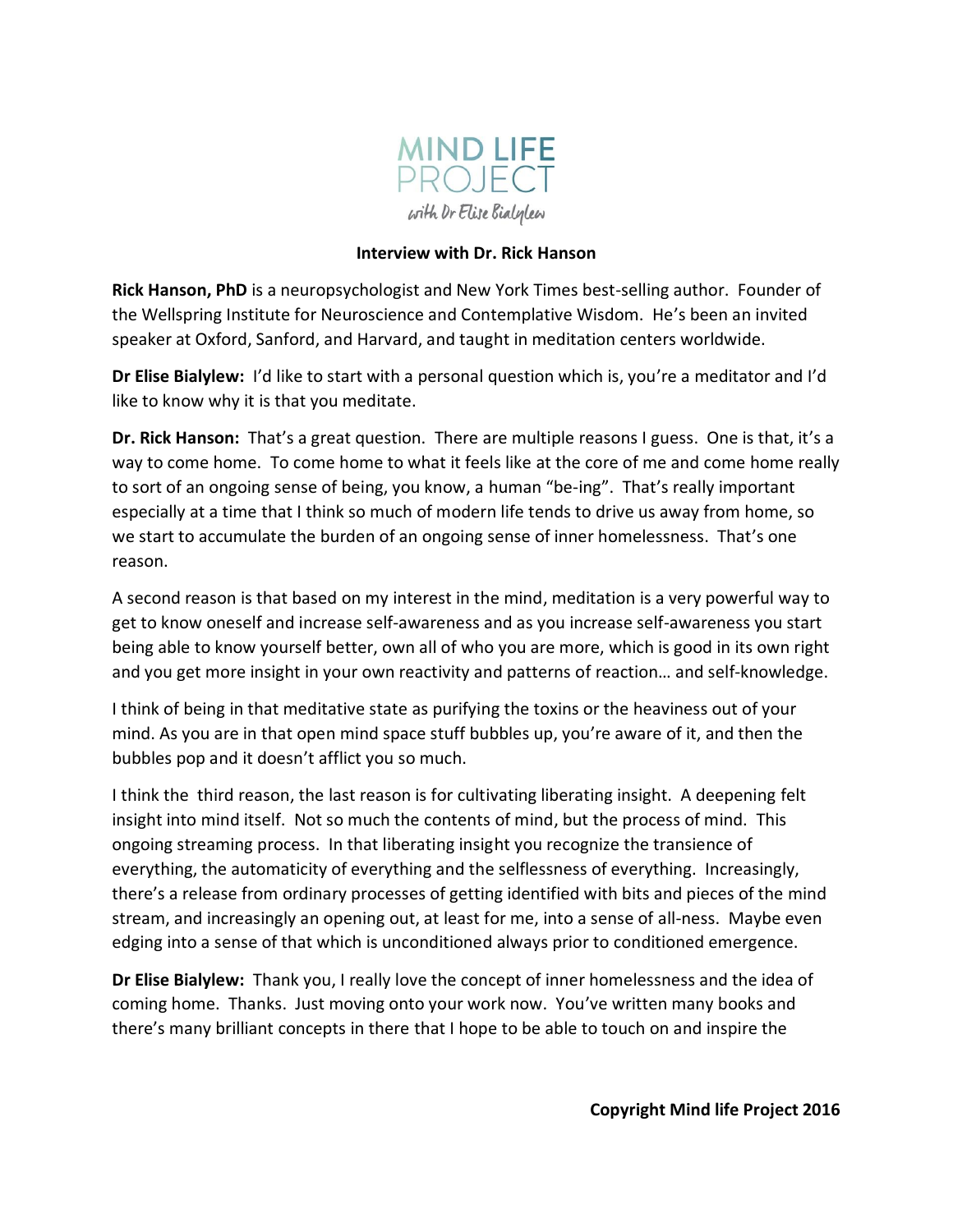listeners to follow up in more detail through your books. Something that you write about, which is a common theme in this area is "experience-dependent neuroplasticity". I wonder if you could sort of break that down for the listeners in a way that's a little bit more digestible and perhaps give us some example of what you mean by this.

**Dr. Rick Hanson:** Yeah, the basic idea is that, if we learn anything, in other words if we learned to walk instead of crawl or we acquire personal memories or we learn how to navigate tricky relationship issues or we learn how to be more skillful with our emotional reactions - any kind of learning involves changes in brain (neural) structure and function. The two go together. So the other way to look at it is that our thoughts and our feelings, what's streaming through our consciousness moment to moment is continuously sculpting our brain - that's what scientists mean by experience-dependent neuroplasticity and the take away for me is to realize that by understanding a little bit, you don't have to become a new fancy neuroscientist, but a little bit of understanding about how the brain works gives you the power to start using your mind to change your brain to stimulate and therefore strengthen the neuro substrates, the neuro circuits of happiness, love and wisdom because if you stimulate them you strengthen them because of this famous saying, "Neurons that fire together are wired together".

So by understanding a little about your brain and the circuits that support the love and the inner peace and the determination and the strength of heart that you want to cultivate, and the happiness and gratitude, etc. that you want to cultivate in yourself. By understanding a little bit about how the brain works in those regards you can deliberately use your mind to stimulate and thereby strengthen those neuro substrates which will then help your mind for the better. And that's what self-directed neuroplasticity is.

**Dr Elise Bialylew:** Okay, fantastic. So I want to dig deeper now and move into how we can harness this to create, and as your book called "to hard wire happiness". Would you like to share any specific techniques or practices that come to mind from your book?

**Dr. Rick Hanson:** Sure, I've been thinking lately about this quote from George Orwell the author of 1984. He wrote, "To see what is in front of one's nose requires a constant effort." Right? I think that's so interesting because what's been in front of our nose in psychology, neuropsychology is the understanding that changing the brain for the better, any kind of learning, is a two stage process in which, activated mental states must get installed as lasting traits. From states to traits is an important point here, positive traits like happiness or gratitude or feeling loved or feeling both assertive and kind as a combination or having compassion for others or being determined to succeed at work or being more skillful with other people. Any kind of positive trait starts with a positive state. Almost all positive traits start with a positive state. There's a few positive traits that require a negative state to begin with but usually we build positive traits, inner strengths including happiness from internalizing moment after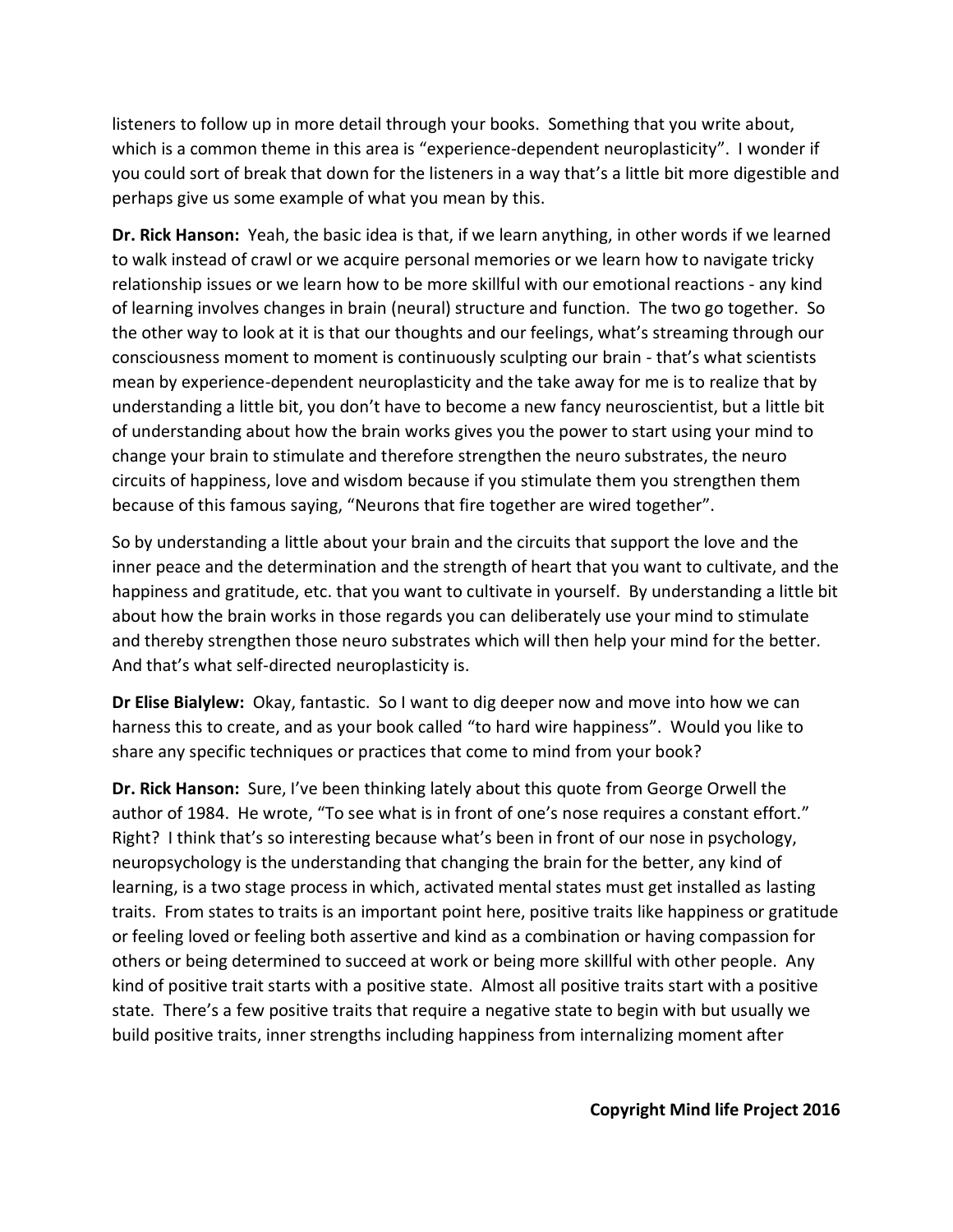moment after moment of positive states. That's been under our nose all along except that it has radical implications. So we have to start with some kind of positive state of mind.

Happiness is way underrated it's so easy to poo poo any kind of positive moment, you know, gratitude, love, compassion, self-confidence, feeling like you've accomplished something, feeling like you're worth something. It's so easy to dismiss and poo poo that but those experiences are the beginning of building up the inner strengths so that we can be more resilient, more moral, more virtuous and also happier people which also of course affects physical health long term. So we start with positive states, we activate it but if we don't install it in the brain, it's wasted on the brain. It's momentarily pleasant, better than a stick in the eye, but it has no lasting value, there's no learning, there's no learning curve, you know, it's just flat.

*That's why taking the extra 10-20 seconds to stay with the experience, to try to feel it in the body, to open up to it, to have it be as rich as possible is key to turning positive mental states into lasting positive mental traits and that's the gist of a lot of what my book's about and a lot of my work which gets into the detail of that. So the take away point for a person in everyday life is, you know, half a dozen times a day when you're already having some ordinary authentic positive experience, a moment of gratitude, a feeling of relief, a sense of someone being friendly towards you, a sense of accomplishment of finishing something, maybe some kind of meditative experience or insight, walking outside and seeing the beauty of the world, whatever it might be at least a half dozen times a day don't waste that positive experience. Take the extra 10, 20, 30 seconds to give it to yourself like a beautiful gift. Opening yourself to it, sustaining your mindfulness on the experience so you stay with it rather than getting distracted. Having a warmth toward yourself so you allow yourself to receive this beautiful positive experience so that it actually becomes a part of you and any single time you do that won't change your life but the gradual accumulation of these little moments will gradually change your brain for the better.* Weaving these positive experiences into the fabric of your brain and therefore your life.

**Dr Elise Bialylew:** So this idea of really not just letting good, pleasant things pass by but actually marking them intentionally and taking them in.

**Dr. Rick Hanson:** Yeah, absolutely. If we don't do that they have no lasting value, they may as well not have happened and this is also where we can talk about the negativity bias of the brain.

**Dr Elise Bialylew:** That was going to be my next question. Which is fascinating. Such interesting area…I would really love the listeners to hear this from you.

**Dr. Rick Hanson:** Yeah! So there's this general point that's been under our nose. I didn't invent this, right? I merely highlighted it, I've become quite passionate in advocating for the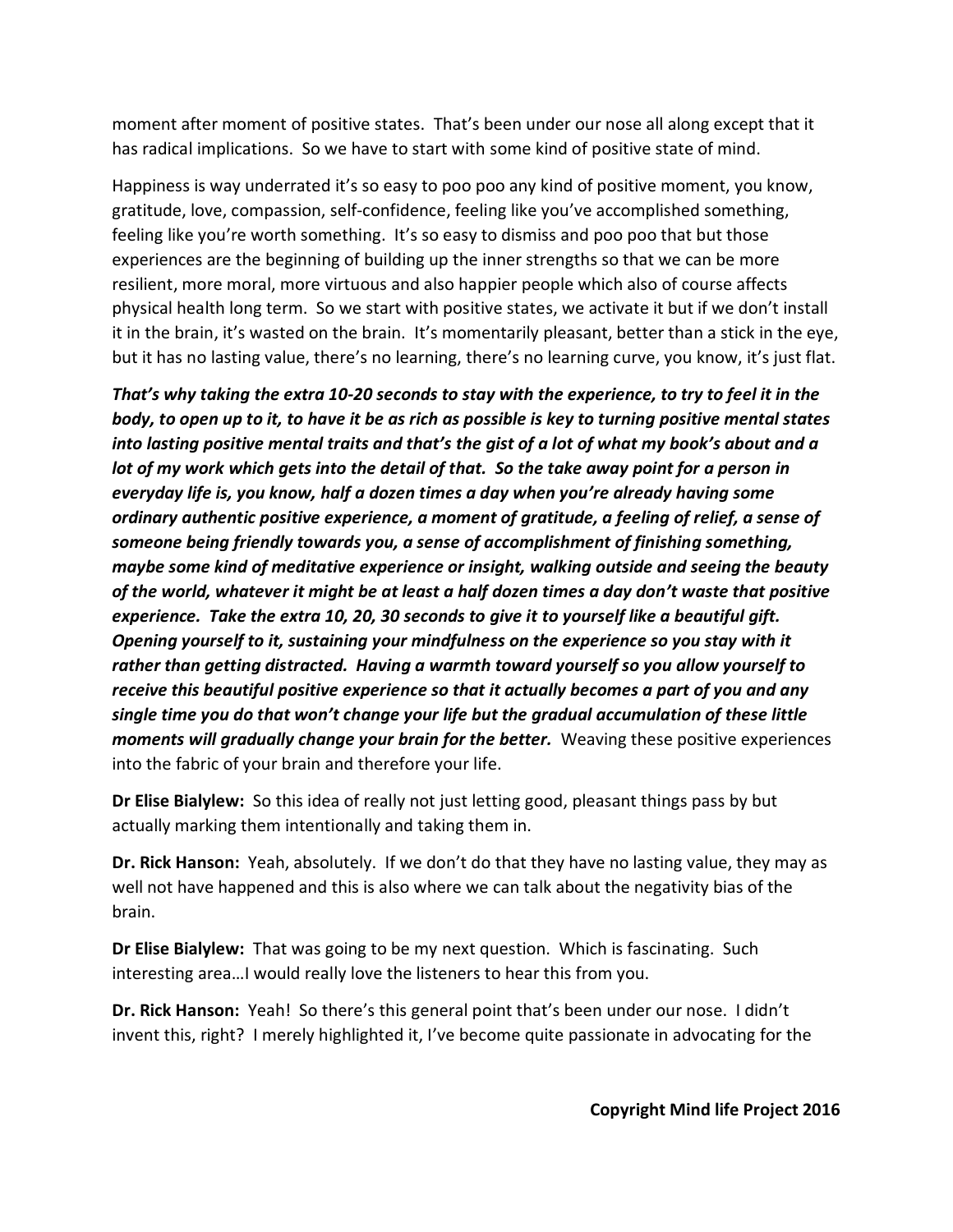importance of installation, really helping passing mental states become lasting positive traits right. But this point gets sharpened when you take into account the brain's negativity bias which makes it good at learning from bad experiences but relatively bad at learning from good ones. So the reason for the negativity bias, I'll give you some examples of it, so ten things happen in a day with someone you work with, live with. Nine of those things are positive, one's negative. What's the one you tend to think about when you're falling asleep? The negative one right? Lots of study show that the brain reacts more to negative stimuli than positive stimuli. Then equally we remember negative information about other people more than we remember positive information - one episode that's upsetting in a relationship has about as much impact as five positive interactions so we need to have at least 5:1 positive to negative ratio interactions in our important relationships – so in other words we are more motivated to avoid pain than to approach pleasure generally speaking. You know the negativity bias shows up lots of ways. And the one way it really shows up is around converting states to traits. Once burned, twice shot. If you ever survive that attack in the wild, the negative event in the wild, you better remember because you may never get a second chance to avoid it. But if in the wild you failed to get that good thing, eh, you'll have a chance tomorrow. That's the evolutionary basis for the negativity bias which is then hard wired into the human nervous system over 600 million years of evolution of the nervous system. *The way I put it to kind of sum it up, the brain is a Velcro for bad experiences but like Teflon for positive ones*. And that's Mother Nature's plan, a fantastic way to keep creatures alive to pass on their genes to pass on genes under harsh conditions.

*But in the typical conditions that most people live in today, certainly in the developed parts of the world, with some tragic and unfortunate exceptions, for most people this blueprint, this stone age brain, is no longer a design feature, it's more like a design bug. So if we intentionally tilt toward the positive we just level the playing field.* 

**Dr Elise Bialylew:** So powerful, such a powerful concept. The idea that our default is this negative bias and so therefore it really invites us to be more active to as you said, level out the playing field.

**Dr. Rick Hanson:** Yeah! A lot has just motivated me around this, it's just kind of my own personality, I was very determined, independent, "don't mess with me" kind of guy, and I begin to realize that what was primarily controlling me and messing with me was both Mother Nature's programming in my head and its consequences over time. So what has motivated me a lot around all this is to really appreciate the power of the negativity bias and this ongoing process of structure building in the brain.

A traditional saying in Buddhism, in my own background of contemporary practice, is that the *mind takes its shape from whatever it repeatedly rests upon*. That's a cautionary tale. The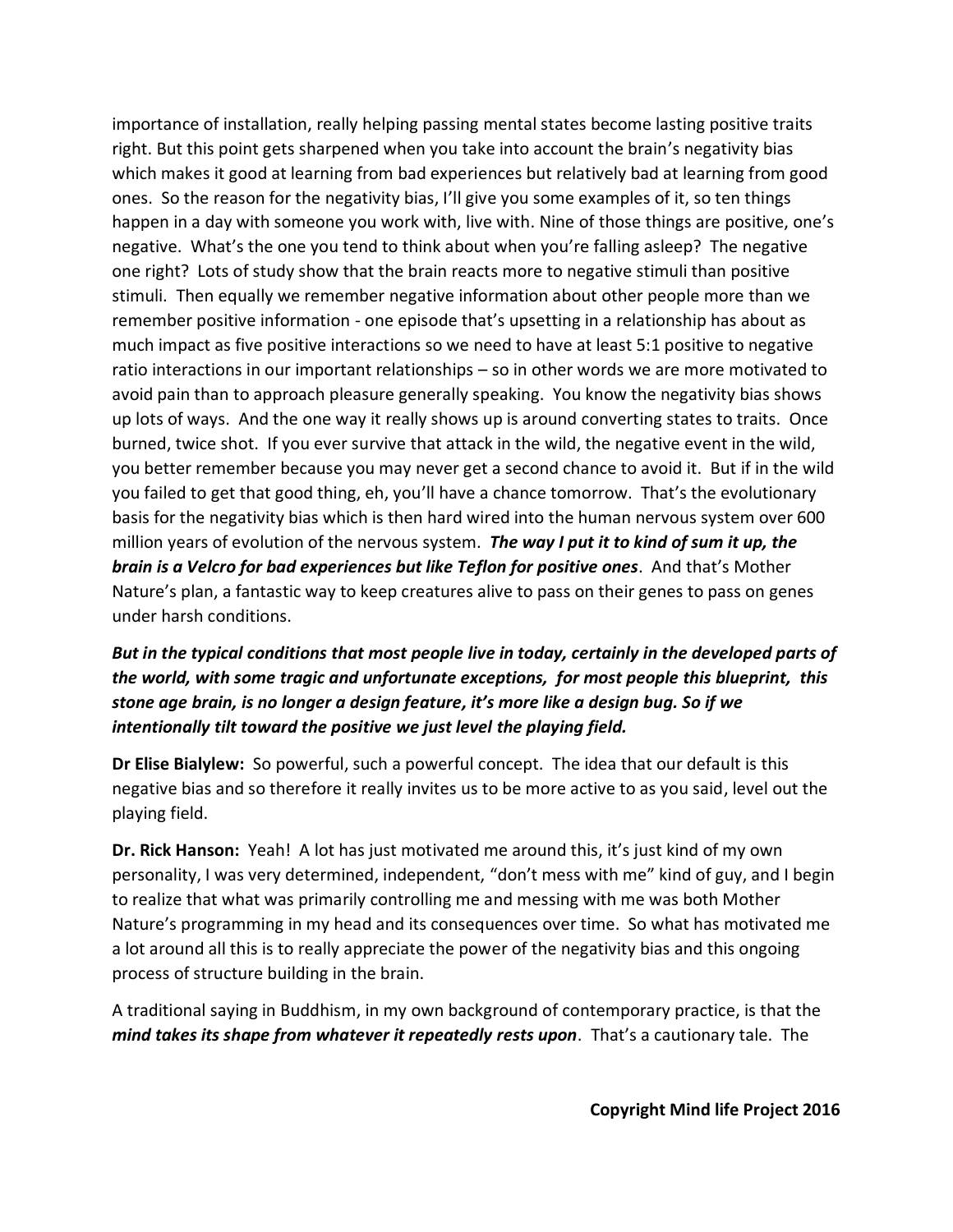modern update would be the brain takes its shape from whatever the mind repeatedly rests upon with the understanding that the brain is very vulnerable if the mind repeatedly rests on negativity so people are caught in loops of ruminating negatively or being worried or criticizing themselves, criticizing others, or that kind of grinding case making process in the mind, "how can you do that to me", "I'm gonna say this next time we meet" "I'm gonna write that email to you that really straightens you out" you know? Hey! A little bit of that goes a long way but if we're doing that past the point that's valuable, especially if it's negative, we're not learning anything new, we're doing laps around a track in hell because of experience dependent neuroplasticity digging that track deeper every time we go around it since neurons that fire together, wire together as well.

**Dr Elise Bialylew:** On that point, what just came up for me which I would like to ask you about is with mindfulness meditation practice it's about being with what comes up in the present moment with openness, curiosity, kindness, compassion and sometimes there are spirals that come up in the mind, so how do you see that practice in not perpetuating these neural ruts?

**Dr. Rick Hanson:** It's a very deep and a very important question and I'll kind of answer it in two parts okay? So part one is, you know, as someone who has been trained, I started meditating since 1974 and I teach meditation around the world and have great respect for meditation and the mindfulness tradition. When you're dis-identified from what's arising in your mind, you're stepping back from it, it's as if instead of being glued to the screen in a movie you're twenty rows back with popcorn looking at it going, "Wow, I'm so mad at my boyfriend." "Whao, so much anger", "Wow that just pulls up my whole history with my father, isn't that interesting", you know there you are, you're witnessing it or there it is the body sensations. That's okay because fundamentally you're actually associating a detached open spacious perspective with some related positive qualities to that negative material. You're linking open spacious detached awareness to the negative material so gradually that open spacious accepting awareness starts to associate with the negative material. Neurons that fire together wire together, and heal. So that's great. That's of course different from being identified with it, right? That's my first point.

The second point is that in addition to the power of that detached perspective I think there are two major ways to engage the mind. We need to let go of what's negative, abandon it, prevent it, stop it from arising in the first place and in particular we need to grow the positive*. So we have three great ways to engage the mind. One we deal with it, two we reduce or release the negative or prevent it, and three we grow, preserve and increase the positive. If the mind were like a garden, we can witness it or pull weeds and plant flowers. Let be, let go, let in.. all are important.* My personal view as someone involved in mindfulness, psychology and Buddhism for a long time, is that I think that mindfulness has gotten overrated as the entirety of the spiritual path or the entirety of what people need to do for personal growth or just functioning in everyday life. I think mindfulness is primary, because you can't always let go of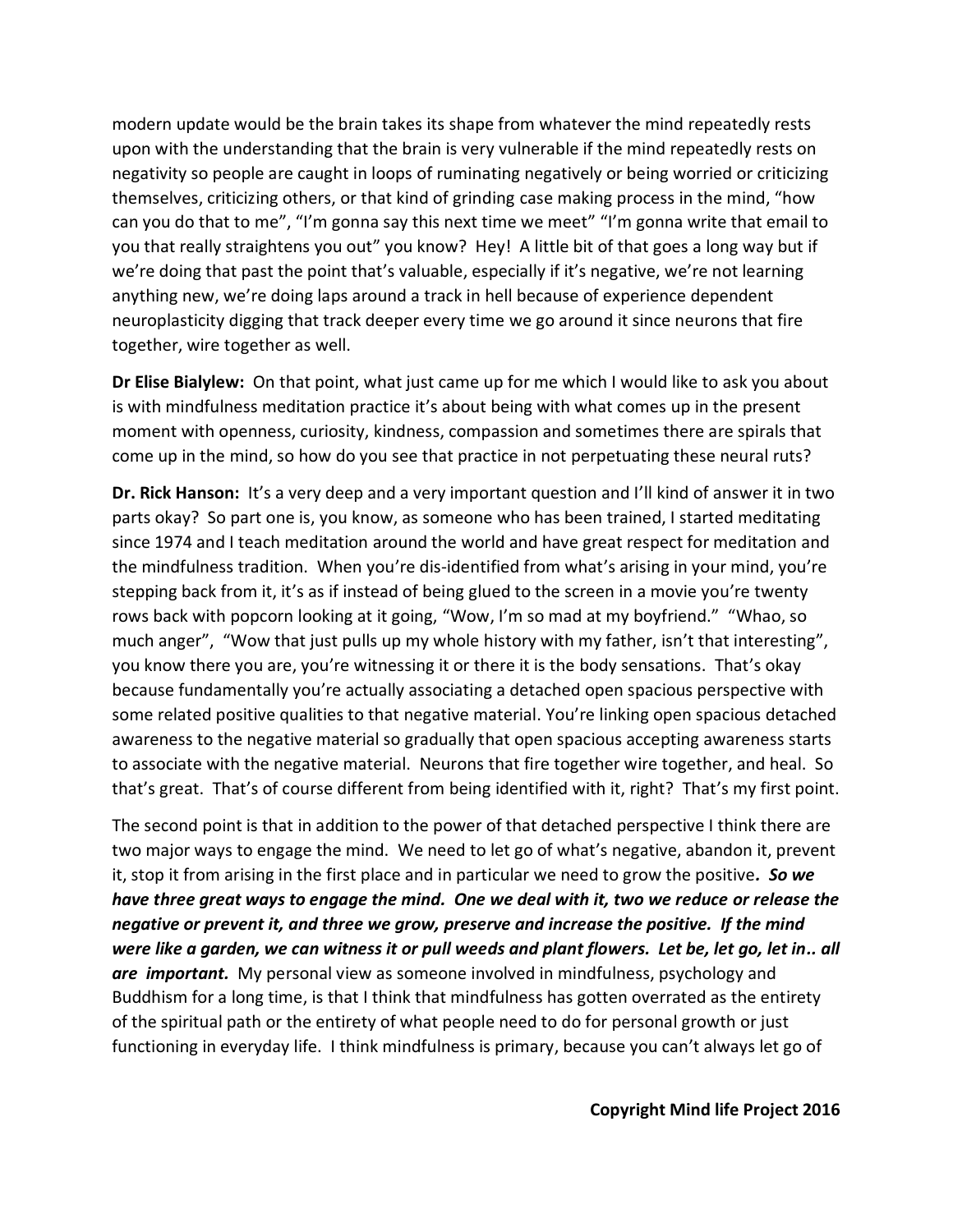the negative and you can't always grow the positive but you can always be with what's there. With that said, even as a great fan of mindfulness as the Buddha allocated the other seven elements of the eightfold path to various forms of engaged fruitful practice with the mind to cultivate wise view, wise intention and one is actually called wise effort which is basically very explicitly about, reducing the negative pulling weeds and growing the positive, you know, planting flowers in the garden of the mind. *So I think all are important and in fact to be able to sustain mindfulness to be able to grow resources inside yourself so you can be with what's there without getting so hijacked by it. So you have the capacity to observe it, to tolerate your distress, to feel your inner allies with you. There's a saying in Alcoholics Anonymous: "The mind is a dangerous neighborhood never go in alone."* We need to internalize these resources by cultivating them. By taking in the good again, and again, and again. Installing those positive experiences of being cared about or installing calm and relaxation inside so we can tolerate our upsetting experiences, installing insight and understanding as to why it's important to be mindfully present with our feelings, to feel the painful feelings rather than push them away. Also install frankly, steadiness of mind, that capacity to really pay attention to what's present without getting caught up in it. You know, so wise effort supports wise mindfulness and wise mindfulness support wise effort. Another way I put it is the great bird of practice which has two wings, being with and working with. And like any bird, it needs two wings to fly.

**Dr Elise Bialylew:** Thank you, I'd love to hear your perspective on the topic of stress and the neurobiology of stress and how meditation might support that.

## **Dr. Rick Hanson:** Alright, great question.

First, I think it's useful to distinguish between stressors and stress or more exactly, challenges and impacts of stress. Think of ordinary examples in everyday life, there are certain situations some people find very stressful like public speaking whereas other people find them very relaxed. I think it's important to distinguish challenges and stress and you appreciate that what it's really about is installing shock absorbers inside our mind-brain system so that when challenges land we're no longer so rattled by them.

So how do we grow those shock absorbers? Well, you're totally right, we have this negativity bias again, this hyperactive, hyper vigilant, threat response system that's embedded in the brain based essentially in sub-cortical systems that have to do with amygdala, which is the alarm bell of the brain and the hippocampus which really remembers things especially the negative experiences.

So meditation, now zeroing on your point, helps us with this stress machinery in lots of ways. It helps us deal with acute situations and it also helps us build up that inner shock absorber so we're not so affected by challenges tomorrow and next week and next year. Over the long haul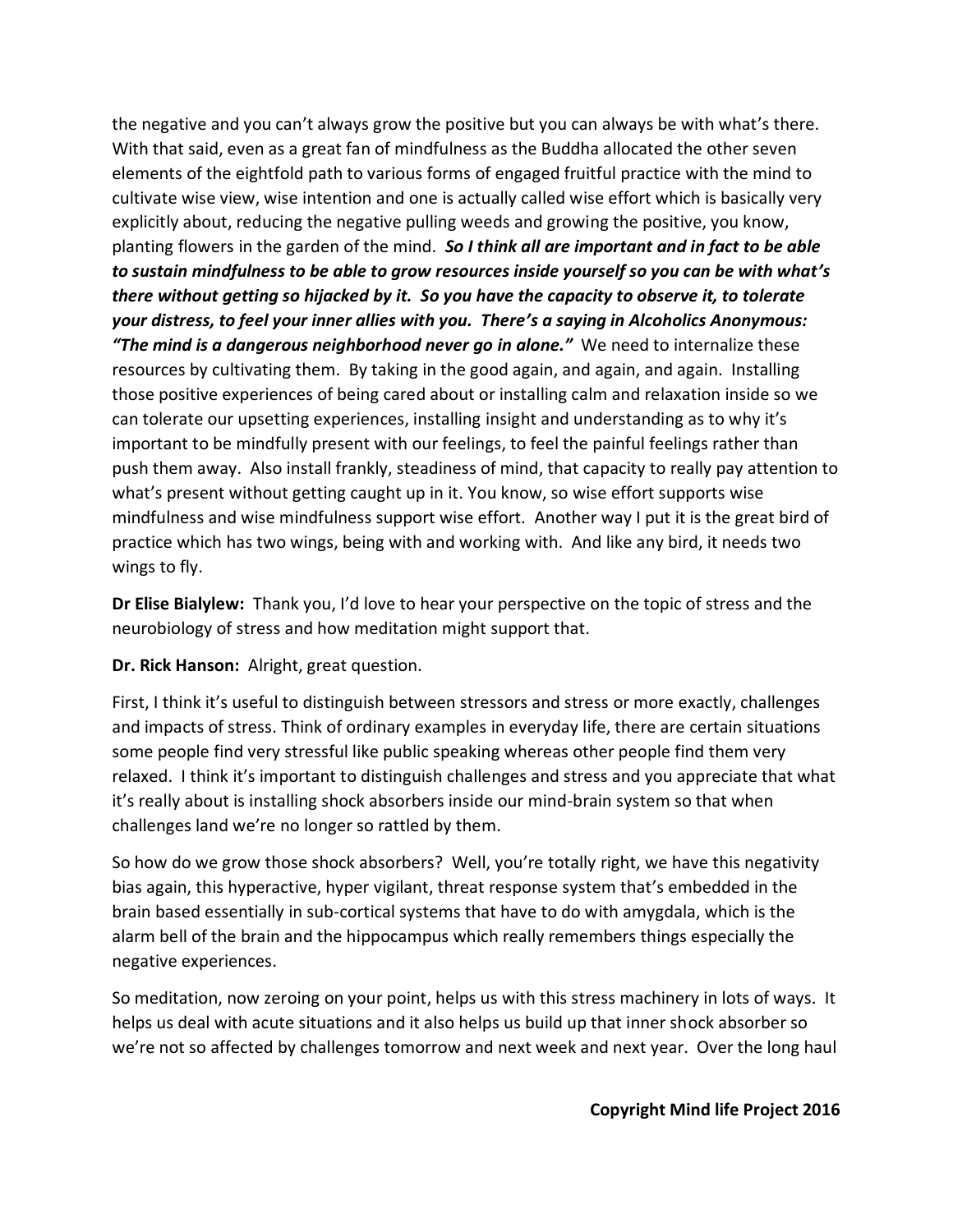what a repeated practice of meditation does is that it repeatedly gives you experiences of relaxation and ease. Those get increasingly installed, increasingly internalized in yourself so you have a more chance of being chill, you know, when other people around you are getting activated. Another nice thing about meditation as well, is it gives you relaxation and ease, it strengthens your sense of integration, you know, all of you. Very often what happens is that when we're triggered an event has activated, a kind of module inside us often leftover from childhood or very painful events in adulthood and it's just a part of us it's like a little subpersonality or a little program inside us, and then we're hijacked, you know, weeeee…, we're off and running. But with meditation, studies show that it increases over time what are called gamma ranged brain waves which are involved with a global sense on integration and wholeness so as you develop more that sense of self knowledge and wholeness and integration all together, you're less vulnerable to getting hijacked.

I think that honestly, the research now, to finish up here to sum up, the research on the physical health benefits of meditative practices or related mindfulness based interventions of various kinds and the research on the mental health benefits of meditation or related mindfulness practices is so robust at this point and so powerful frankly in comparison to many medication interventions, that if the large pharmaceutical companies could patent meditation or patent mindfulness base stress reduction trainings we would be seeing ads for meditation every night on TV. You know, maybe not so many ads for Prozac. I think we'd still be seeing quite a number of ads for Viagra but not so many at least for Prozac or Zoloft. Long story short, I think that meditation is to mental health what aerobic exercise is to physical health. It's just a fundamental practice that has tons of benefits.

**Dr Elise Bialylew:** Thank you, is there anything else that comes up for you that you'd like to leave the listeners with from your work?

**Dr. Rick Hanson:** We should not underestimate the power of little things. It's lots of little things that usually take us to a bad place, it's usually a lot of little good things that takes us to a better one and life gives us opportunities half a dozen or more times a day to internalize a little experience but gradually build up the good stuff we want to grow inside ourselves for our own benefit and to benefit other people and other beings more broadly. I think to close with this saying from the Buddha reaching down to us from 2500 years ago. The saying goes, "Think not lightly of good, saying it will not come to me. Drop by drop is the water pod filled. Likewise the wise one gathering it little by little, fills oneself with good."

**Dr Elise Bialylew :** Thank you so much